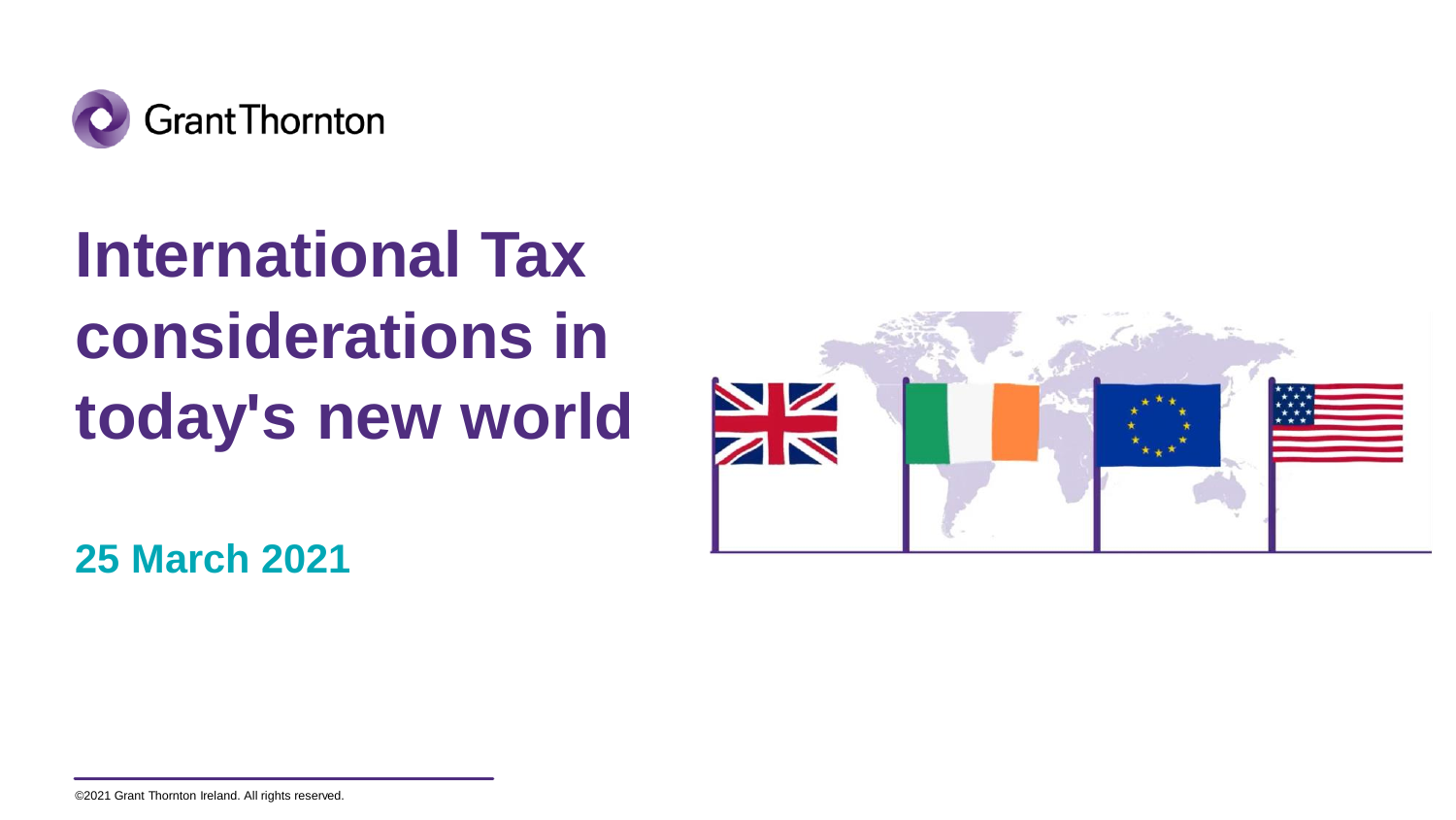

### **Irish Tax Developments**

**Peter Vale, Tax Partner E: peter.vale@ie.gt.com Sasha Kerins, Tax Partner E: sasha.kerins@ie.gt.com**



<sup>©2021</sup> Grant Thornton Ireland. All rights reserved.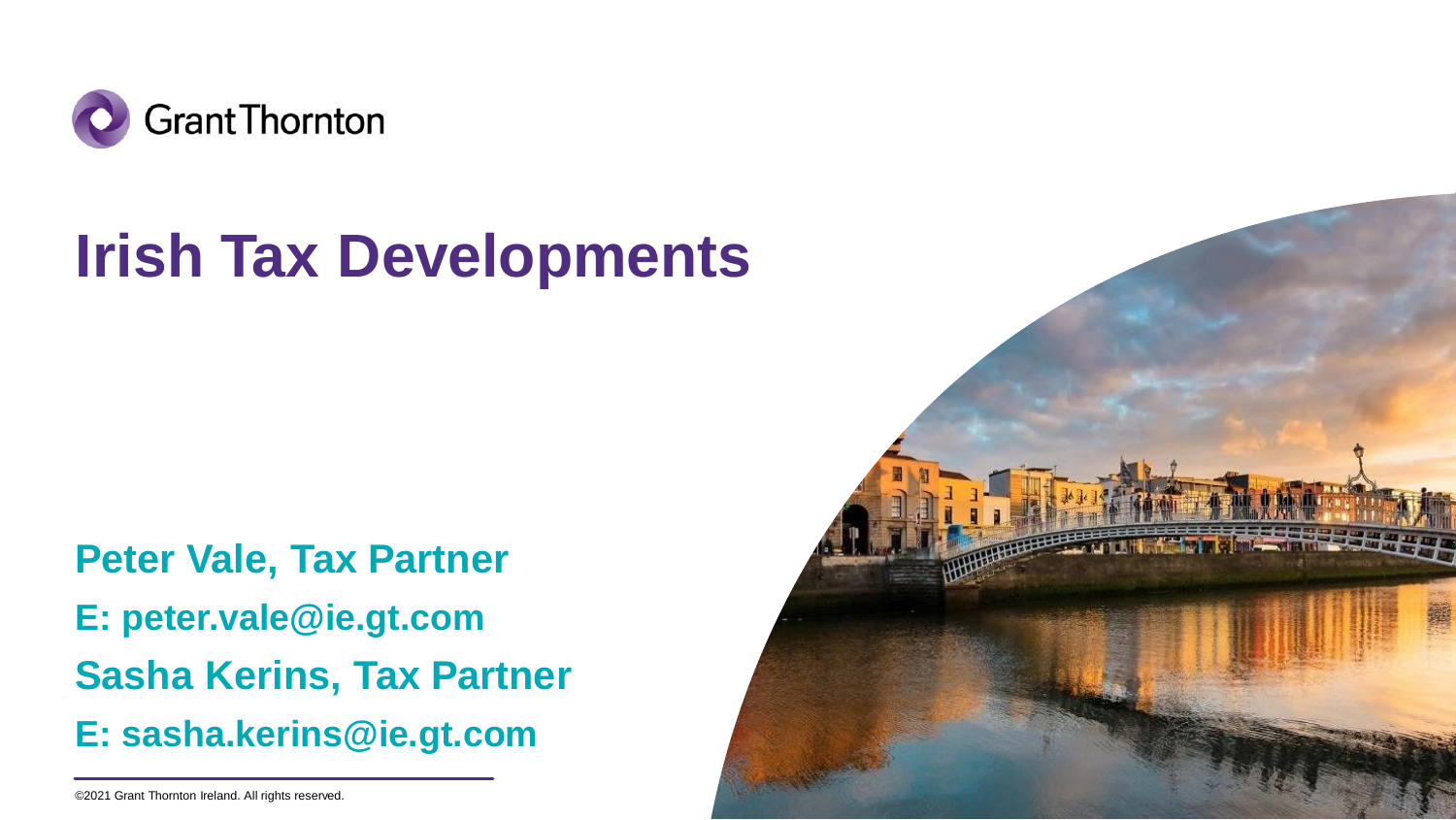### **Ireland**



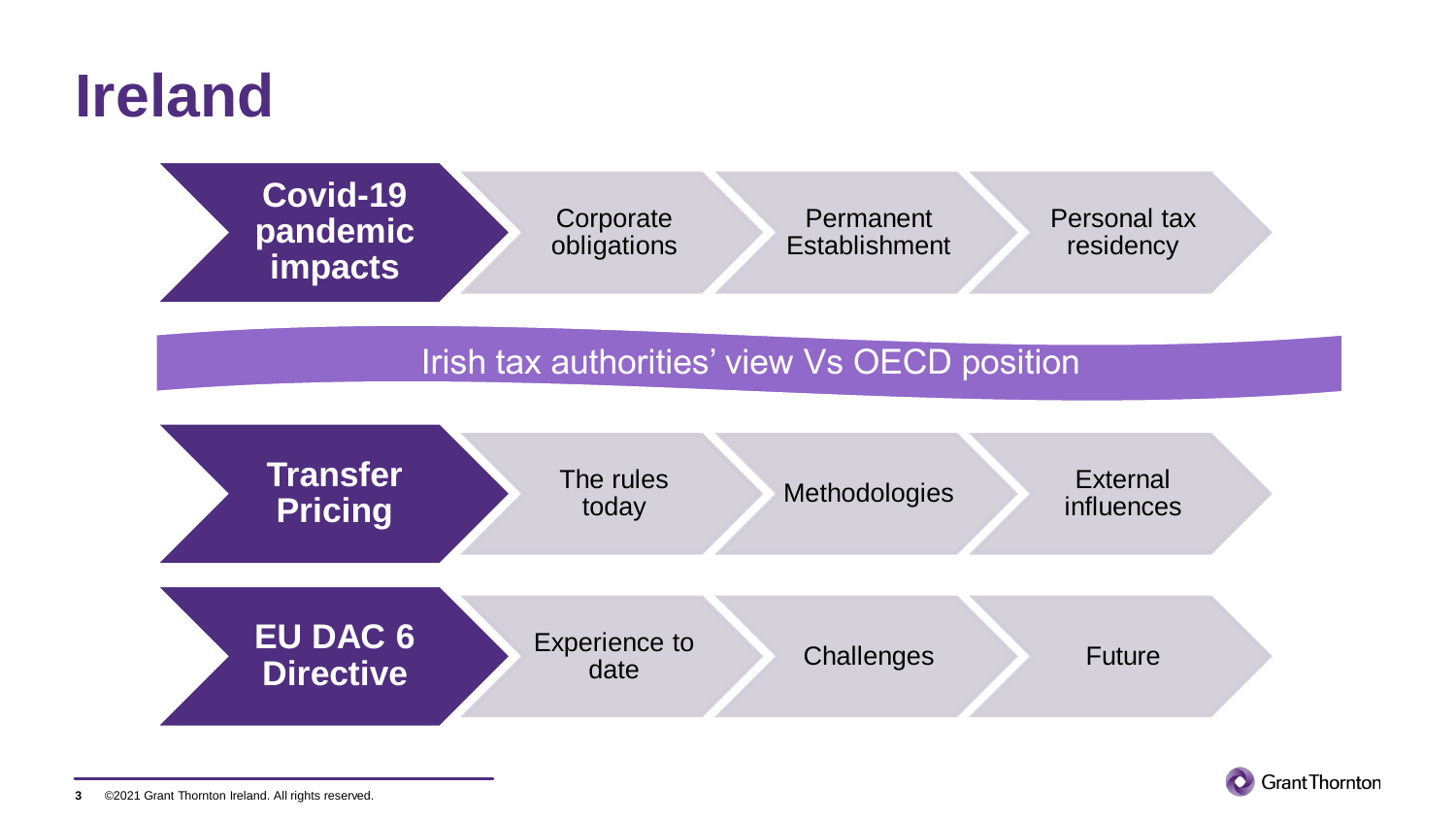# **OECD and EU Influences**

**Reform of digital tax rules: where are we now?**

1. OECD BEPS 2.0

Pillar One – implementation of digital services tax Pillar Two – establishment of global framework of minimum taxation

2. EU proposals

**EU Anti-Avoidance Tax Directive (ATAD)**

Interest Limitation Rules Reverse Hybrid-Mismatches

### **EU developments**





<sup>©2021</sup> Grant Thornton Ireland. All rights reserved. **4**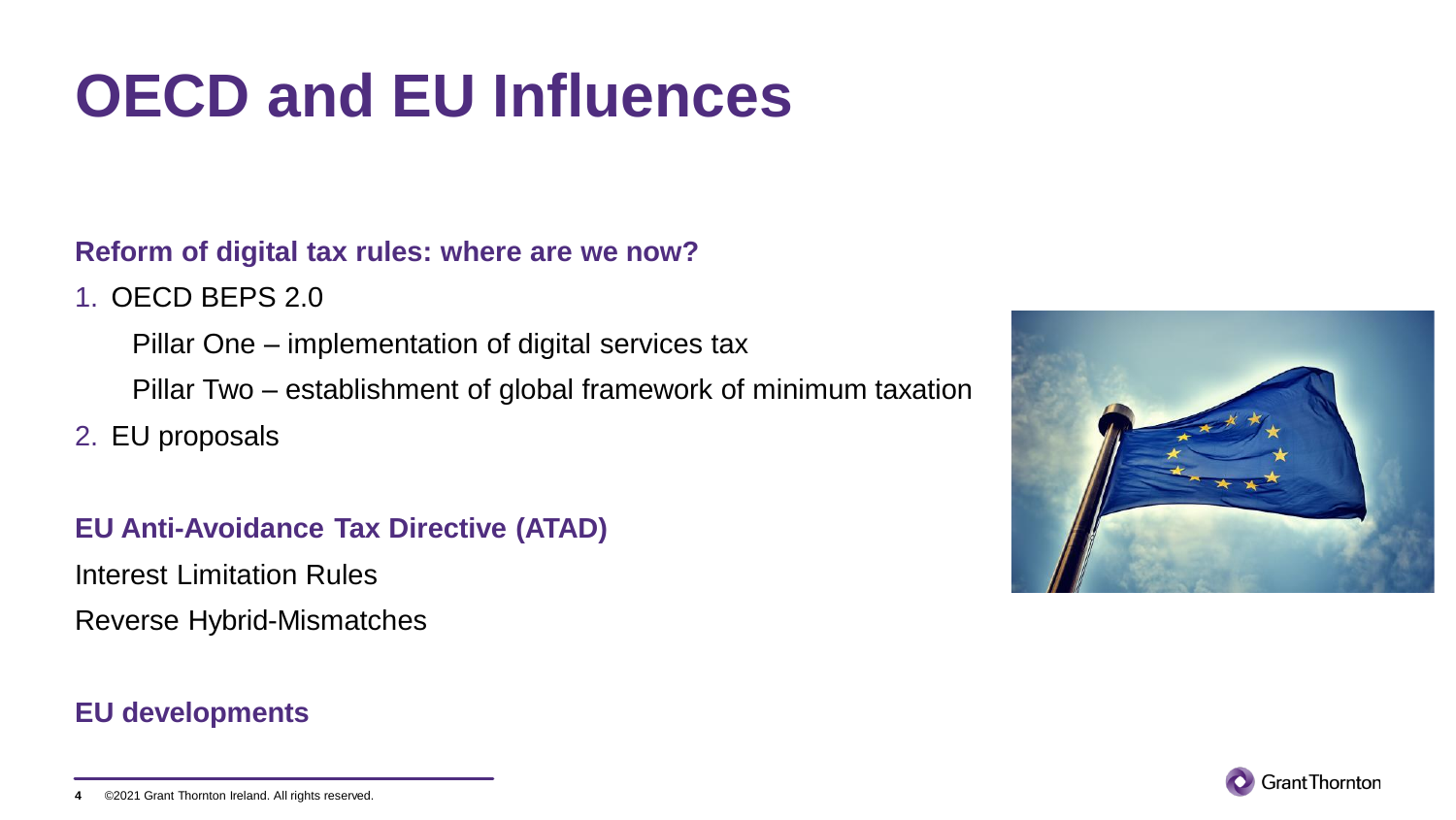

## **UK Tax Developments**

**Matt Stringer International Tax Director E: [matt.ta.stringer@uk.gt.com](mailto:matt.ta.stringer@uk.gt.com)**



<sup>©2021</sup> Grant Thornton Ireland. All rights reserved.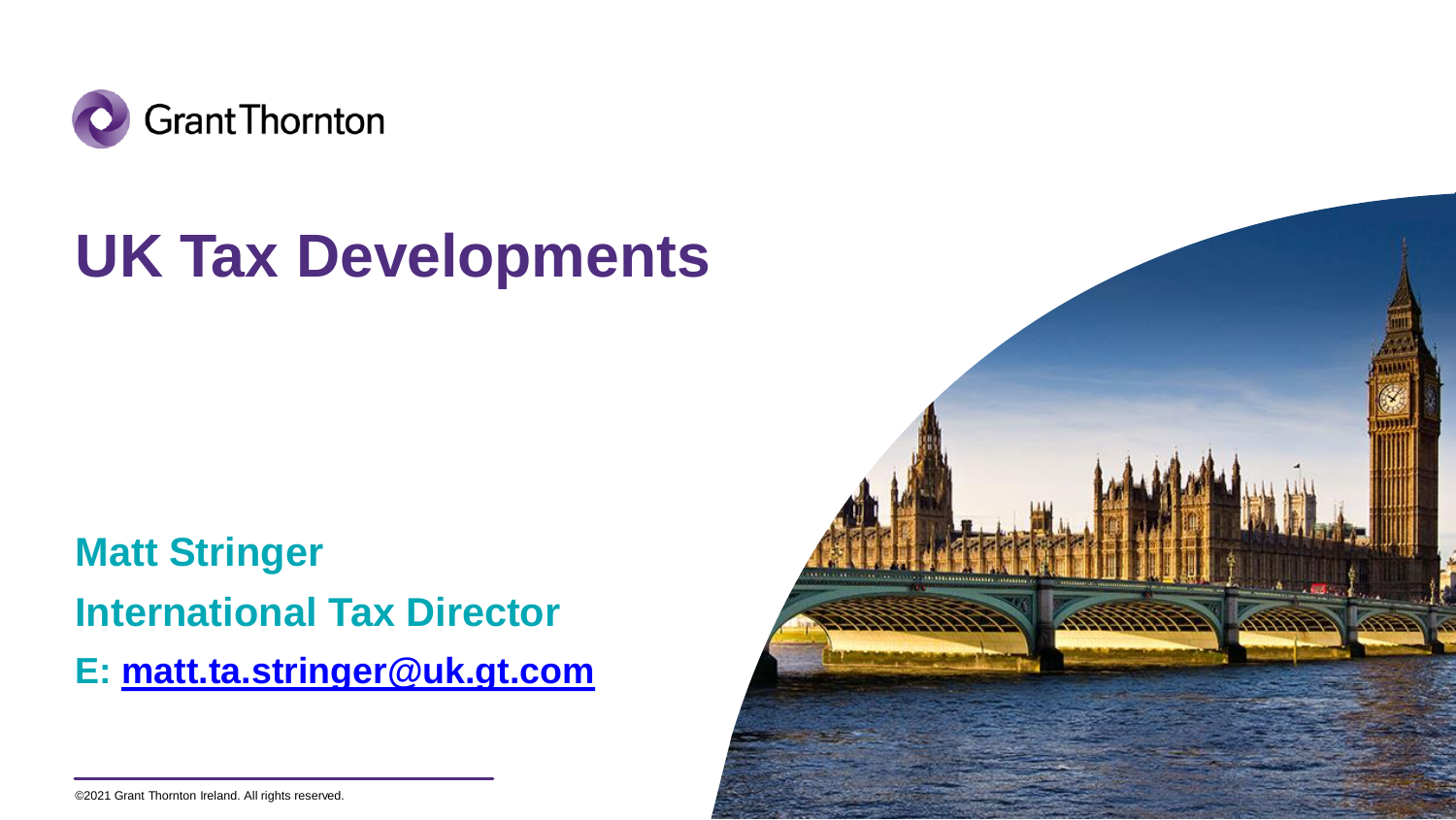# **UK Budget**

Corporate Tax rate increases to 25% from 1 April 2023

Capital allowances "super deduction" from April 2021 for two years (130% & 50% relief)

3 year corporate loss carry back subject to £2m cap

EU Interest & Royalties Directive no longer applicable to outbound payments

Consultations and amendments on anti-hybrids, R&D regime, tax administration





<sup>©2021</sup> Grant Thornton Ireland. All rights reserved. **6**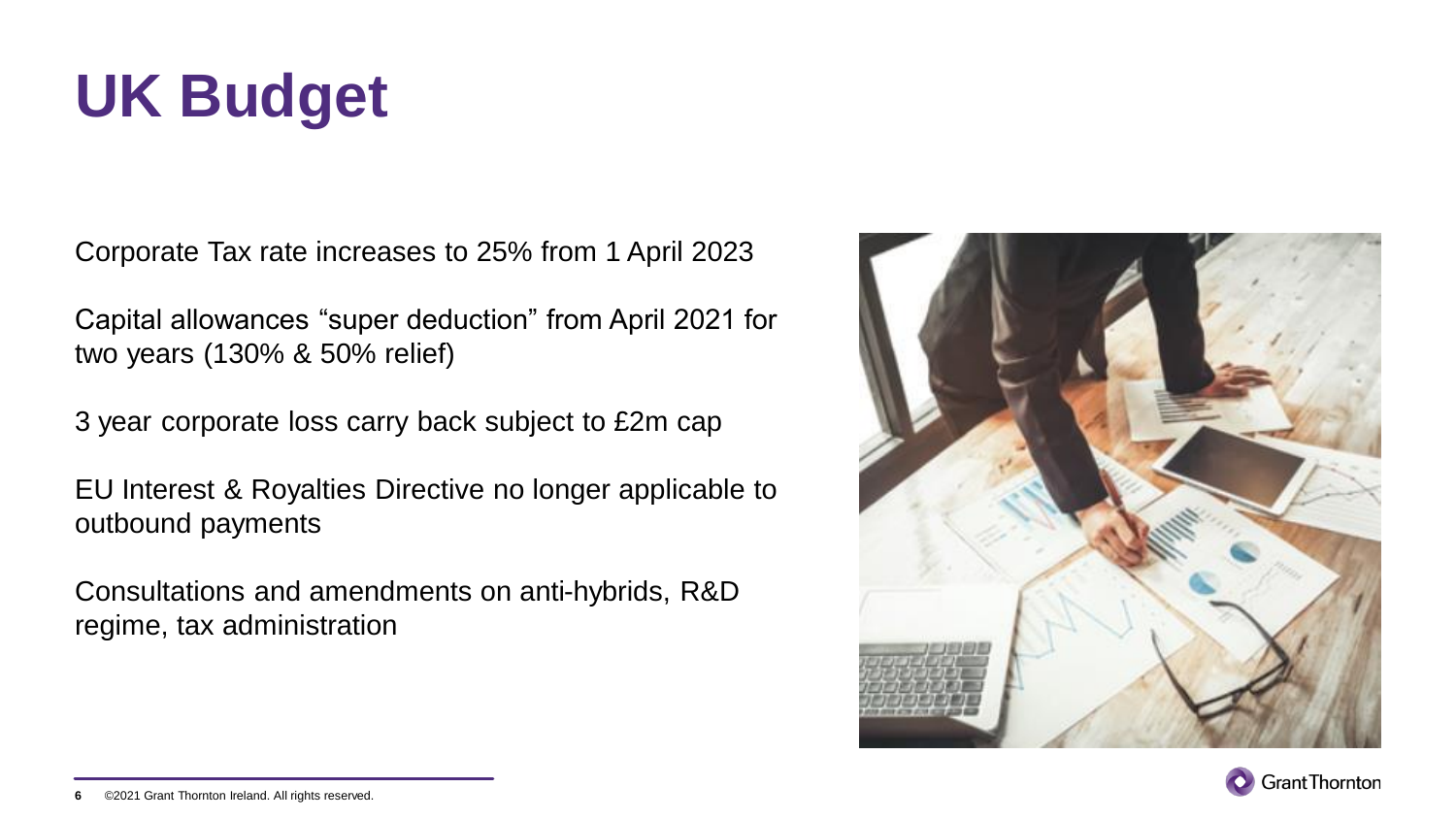### **International landscape**

#### **Brexit**

- Repeal of the EU Interest & Royalties Directive (EU payments from 1 Feb, UK payments from 1 June)
- Repeal of DAC6 in UK with exception of Hallmark D (arrangements designed to undermine reporting arrangements or conceal beneficial ownership)
- Supply chain restructuring

#### **Digital Taxes**

- From 1 April 2020, 2% tax on UK digital services revenues (social media, internet, online marketplaces)
- Applicable to groups with global revenues >£500m, and £25m revenue from UK users
- UK commitment to wider Pillar 1 & 2 implementation to replace UK DST

#### **Focus on PE risk**

- HMRC focus on remote workers creating UK PEs of overseas companies (alongside employment tax and social security angles)
- OECD COVID-19 guidance less applicable



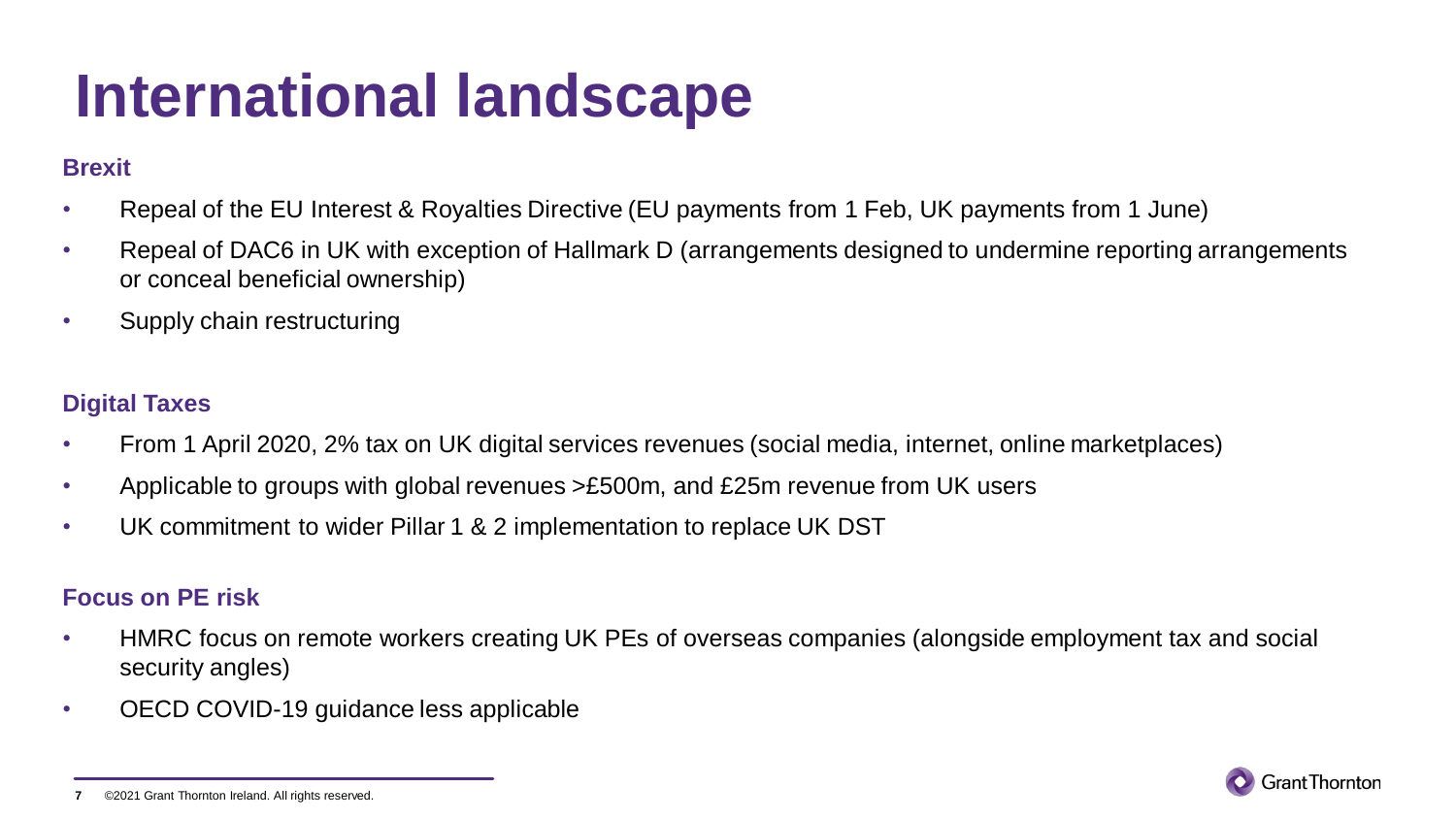

## **US Tax Developments**

### **David Sites**

### **Managing Partner, International Tax Services**

**E:** [david.sites@us.gt.com](mailto:david.sites@us.gt.com)



<sup>©2021</sup> Grant Thornton Ireland. All rights reserved.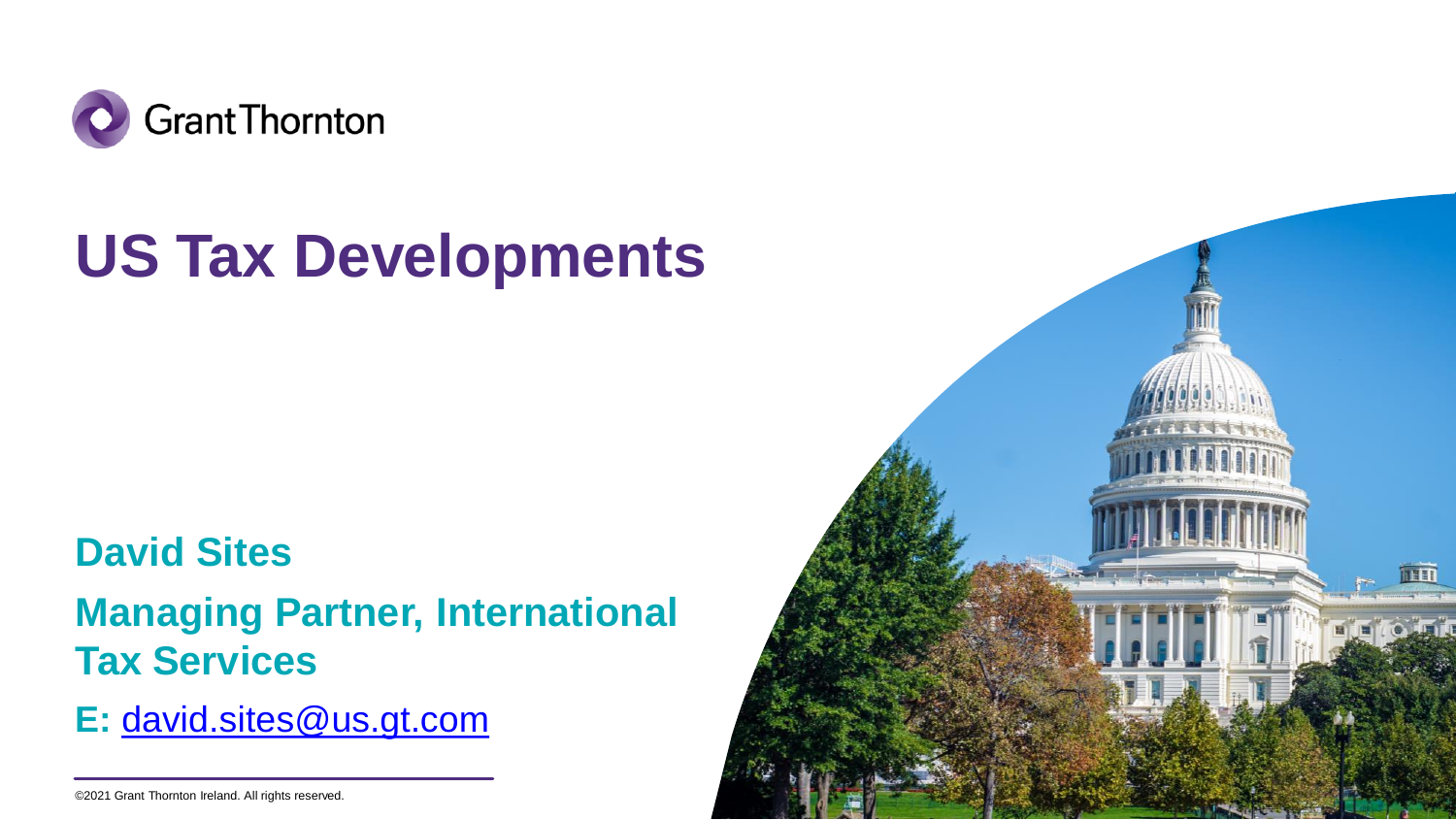### **Election of Biden brings shift in tax policy and planning outlook**



Biden takes office with one of the most robust and ambitious tax plans in recent history

What Democrats can actually achieve will hinge on economic conditions and razor-thin Senate majority



©2021 Grant Thornton Ireland. All rights reserved. **9**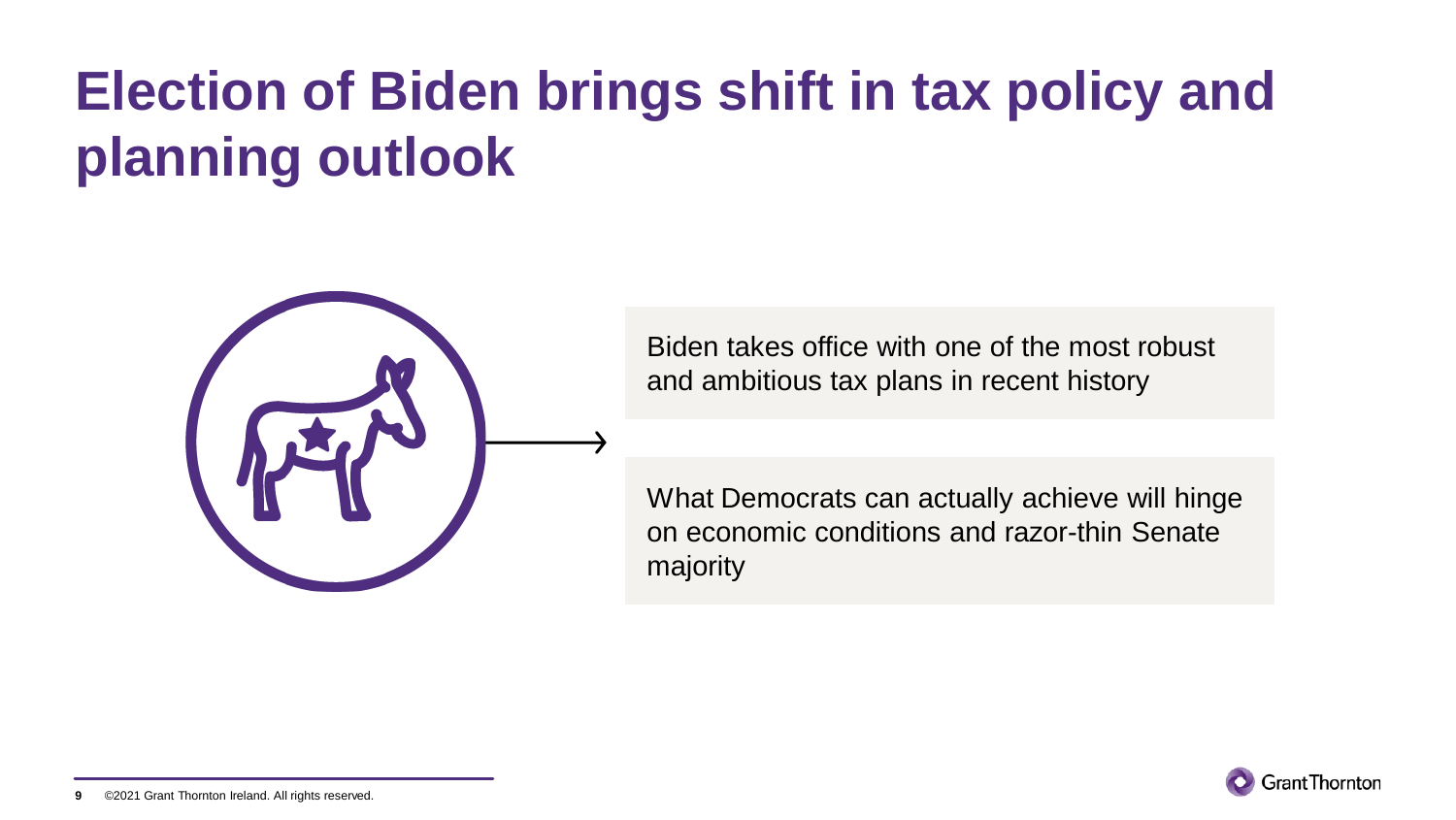### **Key factors for Dem tax agenda**

Need Senate unanimity, including from moderates from very red states like Tester and Manchin

Reconciliation is a complex process with limits

3

4

6

1

2

First, second, and third priority will be battling COVID-19 and stimulus and economic relief

Often less pressure to pay for spending and tax cuts during economic crisis

Democrats may be reluctant to raise taxes while economy remains fragile

Retroactive tax rate increases are rate but possible

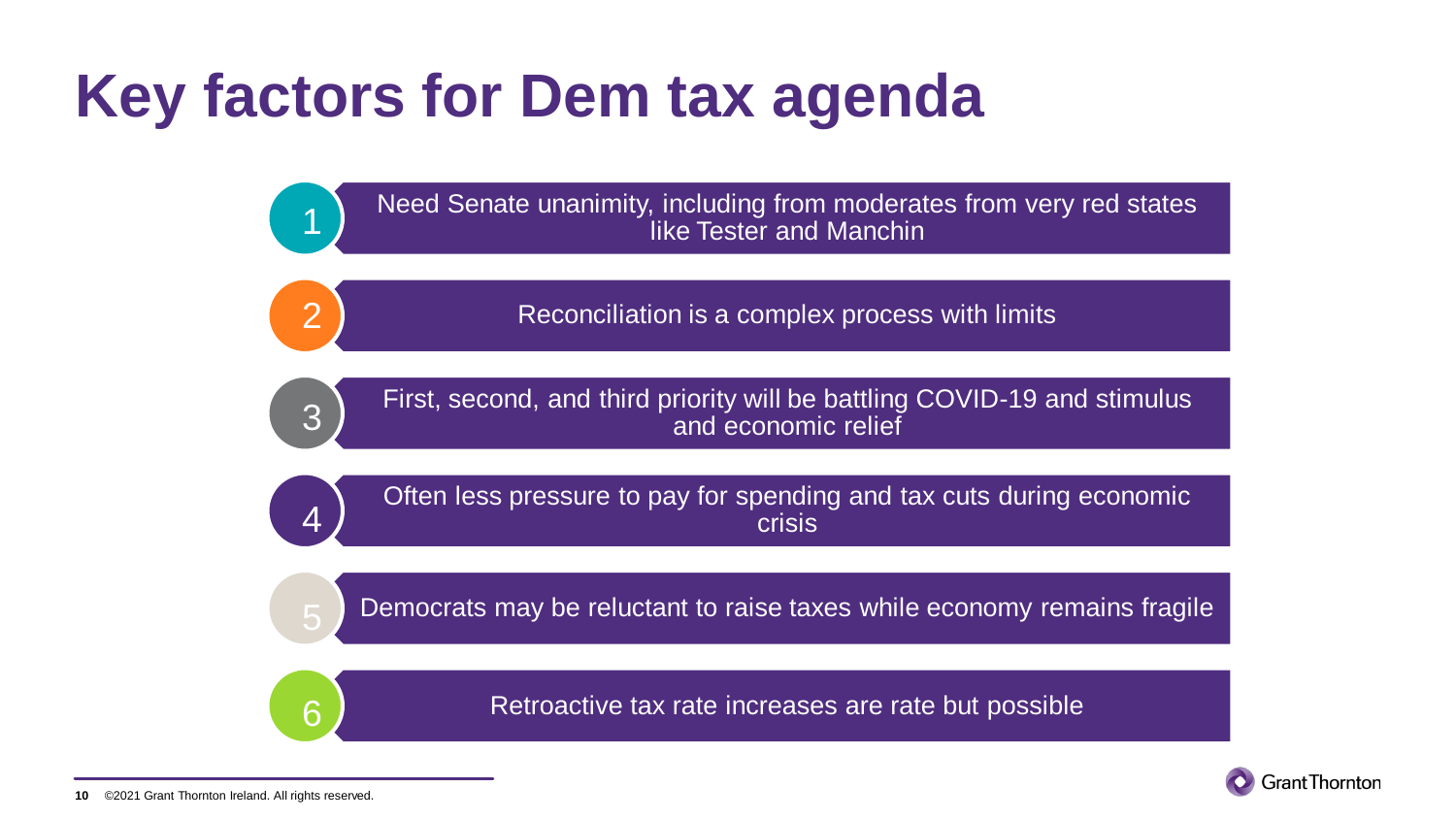# **Biden international tax proposals**

### **Reform GILTI**

- 21% effective rate, but some lack of clarity on true intention: Removing deduction could increase rate to 28%
- Country-by-country
- Potentially expand to true global minimum tax

### **15% minimum tax on book income for companies with over \$100 million in "net income"**

- Virtually no detail available
- Largely talking point responding to press on companies showing big income on financial statement while paying little or no tax
- Practical implementation would likely not actually use book income, but taxable income with specific adjustments to align certain items more closely to book

### **Carrot and stick approach for "onshoring"**

• Credit and surtax



<sup>©2021</sup> Grant Thornton Ireland. All rights reserved. **11**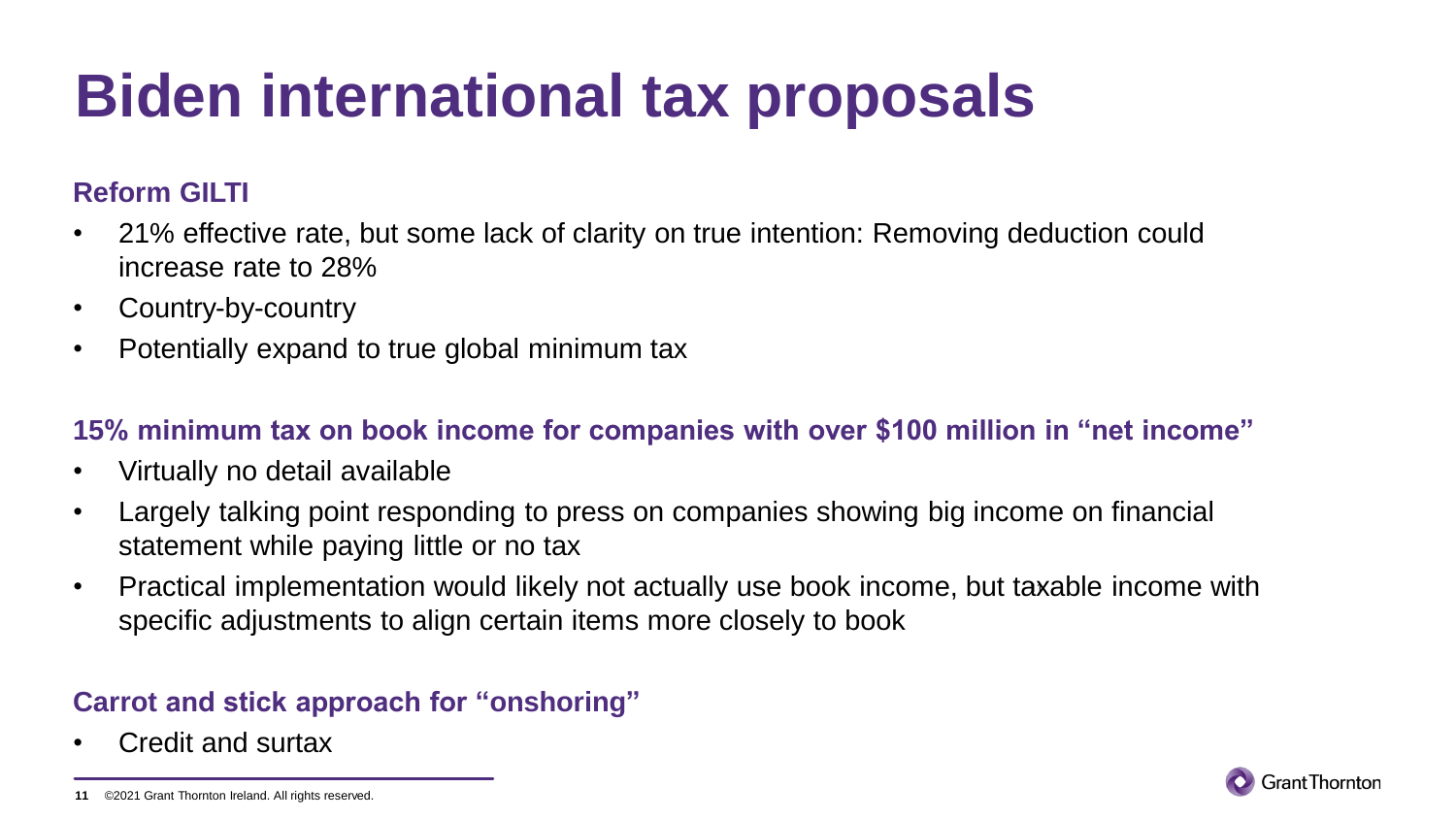**Panel Discussion** Peter Vale Sasha Kerins Matt Stringer David Sites